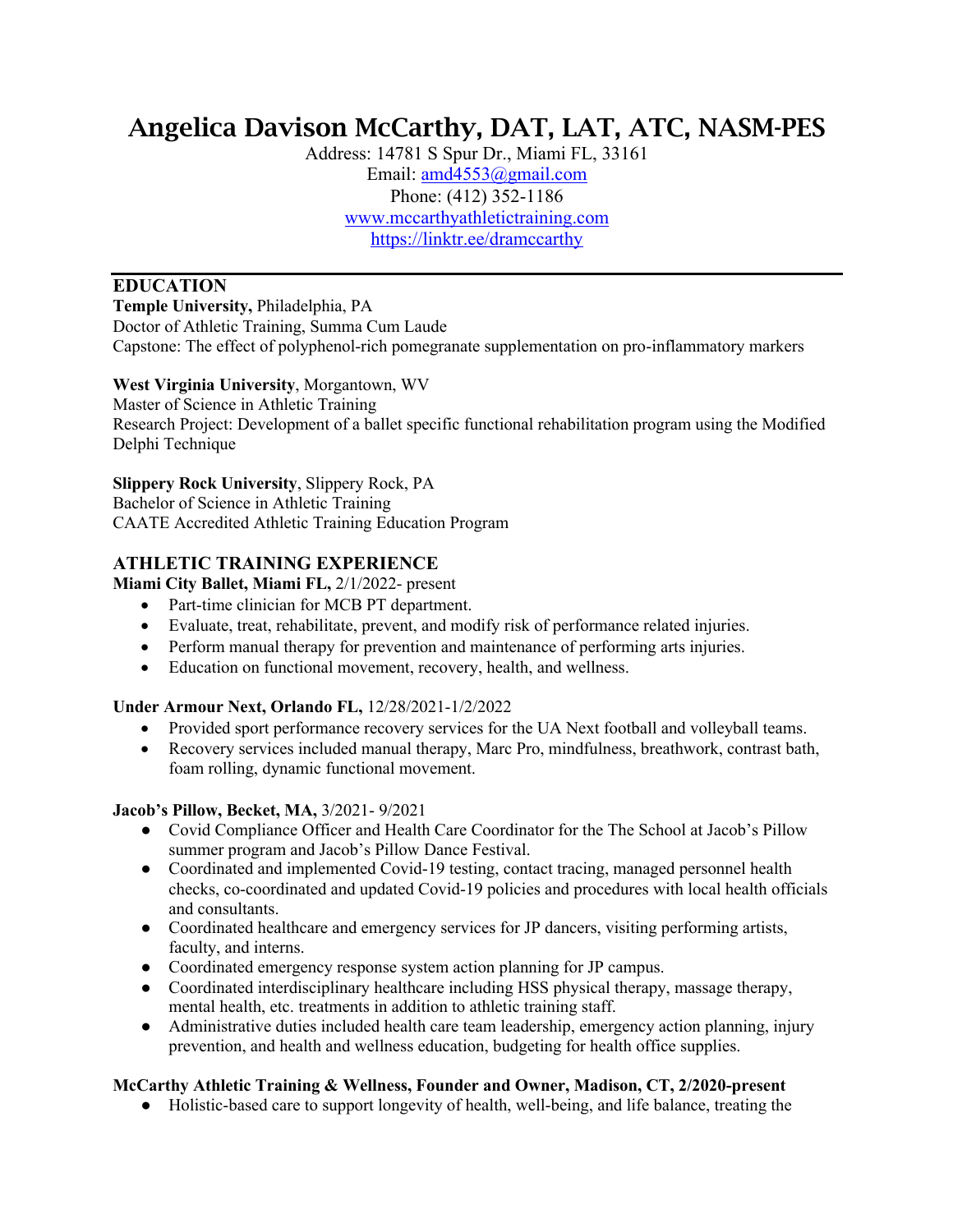whole-person – mind, body,  $&$  soul.

- Services include: Health and Well-Being | Injury Prevention Education and Promotion; Athletic Training Consultation; Workplace Wellness; Functional Movement Assessment; Ergonomic Analysis; Holistic Bodywork
- Clientele: Performing Arts, Athletics, Tech/Corporate, Industrial
- Partnerships: Fusionetics, Juice Plus+, Hyperice

## **Work Right NW,** Woodland, WA, 8/2020-3/2021

- Athletic Trainer and Injury Prevention Specialist for Precision Castparts Corp., Groton, CT.
- Provide part-time proactive jobsite first aid, injury prevention, health promotion, and human performance coaching.

## **United States Tennis Association Inc.,** White Plains, NY, 1/19-present

- Currently provide emergency care, first aid, and total-body treatment for athletes on the USTA Women's Professional Circuit.
- Lead Athletic Trainer coordinating care between local tournament director, physician, and USTA supervisor.

#### **Massage Beyond,** New York, NY, 4/18-present

- PRN manual therapy for the cast and crew of *Hamilton* on Broadway.
- Co-founded "Two-Show Day Tune-Up" providing hands-on 20-min maintenance treatments for individuals in the performing arts community.
- Administrative duties including creation of emergency action process planning and intake documentation.

#### **Sage Valley Junior Invitational,** Graniteville, SC, 3/2020

- Provided sport performance recovery services utilizing Normatec, and Hyperice recovery systems for the top 50 junior golfers in the world.
- Assessed functional movement and dysfunction utilizing Fusionetics performance system to generate self-care programs to correct functional imbalances and improve performance.
- Performed manual therapy techniques such as PNF stretching, soft tissue and joint mobilization, and MET to improve quality of movement throughout tournament play.

#### **Alliance Physical Therapy Partners/Work-Fit,** Grand Rapids MI, 1/2/19-1/17/2020

- Athletic Trainer for Pratt & Whitney, East Hartford, CT.
- Provided proactive jobsite and office ergonomic assessment, injury prevention, health promotion, and human performance coaching.
- Lead pre-work warm-up stretch groups and educating on proper technique to prevent risk of injury.
- Educated on proper body mechanics to decrease risk of injury of job duties and activities of daily living.

#### *Walking with Dinosaurs* **Arena Tour,** Pittsburgh, PA, 8/2/14

• Provided athletic training services including injury prevention, and maintenance for cast and crew.

#### **Neurotour/Neurosport Physical Therapy Inc.,** Marietta, GA, 2/11/13- 3/3/18

- Independent contractor Athletic Trainer (PRN)- 3/8/18-12/15/18
- Evaluated, treated, rehabilitated, prevented, and modified risk of performance related injuries.
- Performed manual therapy for prevention and maintenance of performing arts injuries.
- Educated/Instructed new hires in the Neurotour Physical Therapy fellowship.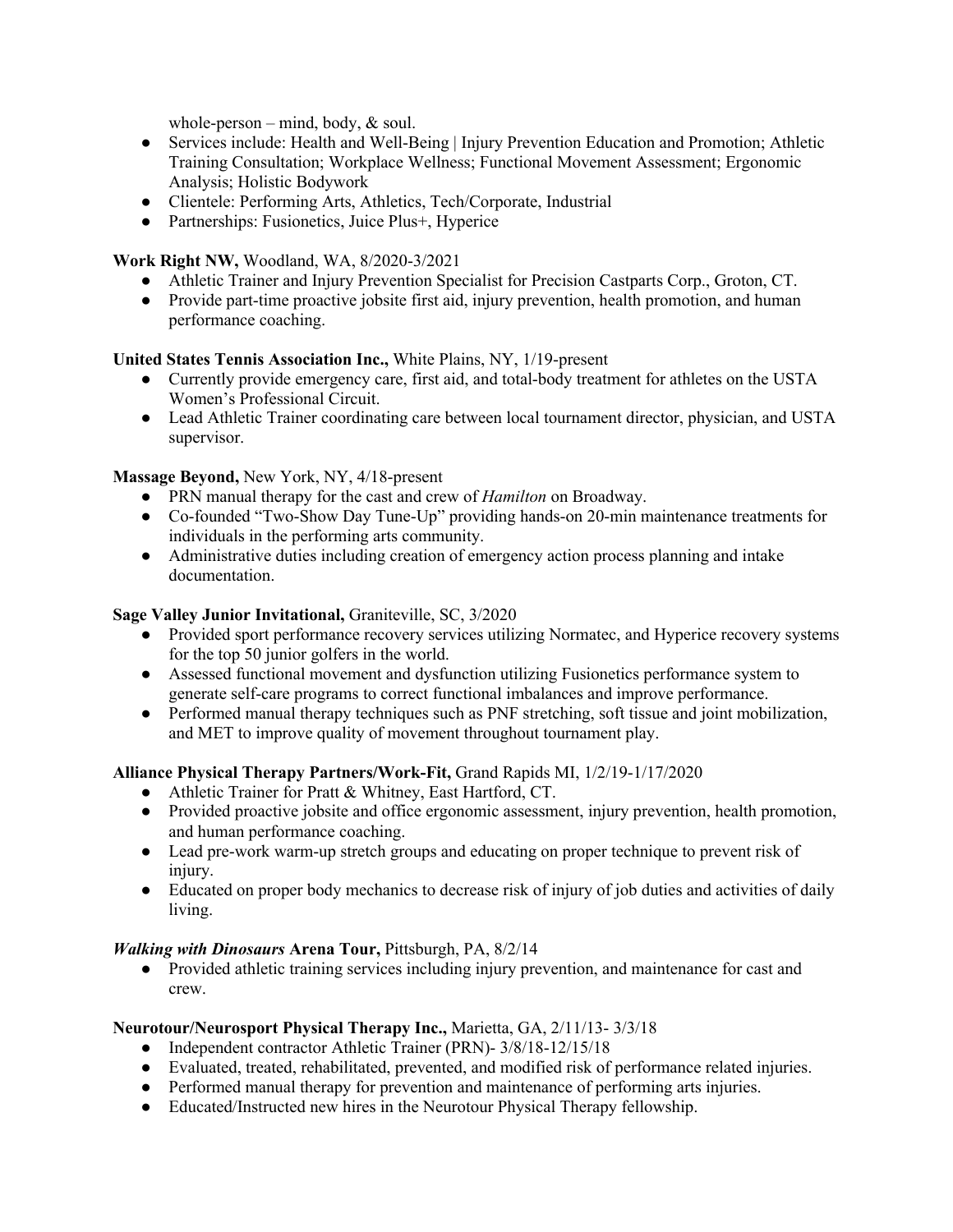- Worked within the physical therapy and functional training clinics, high school setting at Atlanta Girls' School, and Georgia United club soccer outreach.
- Touring shows: *Katy Perry Witness: The Tour, The Bodyguard the Musical* 1<sup>st</sup> US National Tour featuring Deborah Cox*, Sister Act the Musical* 2nd National Tour, *War Horse* 1st US National Tour, *The Lion King* Prideland Tour, *STOMP* Tour of the Americas, *Wicked* Emerald City/Munchkinland Tours
- Tour logistics: *Pretty Woman* (Chicago preview), *Blue Man Group* Chicago, *Love Never Dies*, *Beauty & the Beast, Bullets Over Broadway*
- Television and Concierge services: *Jesus Christ Superstar Live!, Harry Potter and the Cursed Child, Summer- The Donna Summer Musical*
- Broadway/Off-Broadway shows: *Frozen, To Kill a Mockingbird, Cleopatra, Dance Nation, Hamilton* (Chicago), *3 Tall Women*, *Sleep No More*, *School of Rock, Shuffle Along, The King and I, The Royale, Curious Incident of the Dog in the Nighttime, Allegiance, Queen of the Night, The Lion King.*

Lord of the Dance, Unicorn Entertainment Inc., 11/30/12-12/23/12

- Toured Monaco, France, and Switzerland.
- Treated 40 professional Irish dancers and company.
- Prevented, evaluated, treated, and rehabilitated performance-related injuries.
- Communicated daily progress and injury reports to management.
- Maintained athletic training supplies and inventory.

*Blast!* **2012 Japanese Tour,** Kyodo Tokyo Inc, Tokyo, Japan, 6/12-10/12

- Toured all 47 prefectures of Japan.
- Treated 35 professional cast members and company.
- Prevented, evaluated, treated, and rehabilitated performance-related injuries.
- Communicated daily progress and injury reports to management.
- Maintained athletic training supplies and inventory.
- Direct liaison to physician for performance injury referrals.

#### *Ocean Blast Fever***,** Mason Entertainment Group, Bloomington, IN, 5/29/12-6/14/2012

- Traveled to Yeosu, South Korea for the 2012 Yeosu World Expo.
- Treated 35 professional cast members and company.
- Prevented, evaluated, treated, and rehabilitated performance-related injuries.
- Communicated daily progress and injury reports to management.
- Maintained athletic training supplies and inventory.
- Direct liaison to physician for performance injury referrals.

#### *Blast!* **2011-2012 US National Tour,** Prather Entertainment Group, Fort Myers, FL 8/11-4/12

- Treated 35 professional cast members and company.
- Prevented, evaluated, treated, and rehabilitated performance-related injuries.
- Communicated daily progress and injury reports to management.
- Maintained athletic training supplies and inventory.
- Direct liaison to physician for performance injury referrals.

#### **Madison Scouts Drum and Bugle Corps,** Madison, WI, 6/11-8/11

- Treated 150 all-male Corps members and staff on bus and truck tour.
- Prevented, evaluated, treated, and rehabilitated athletic injuries.
- Maintained athletic training supplies and inventory.
- Direct liaison to physicians for performance injury referrals.
- Consulted for Pacific Crest Drum and Bugle Corps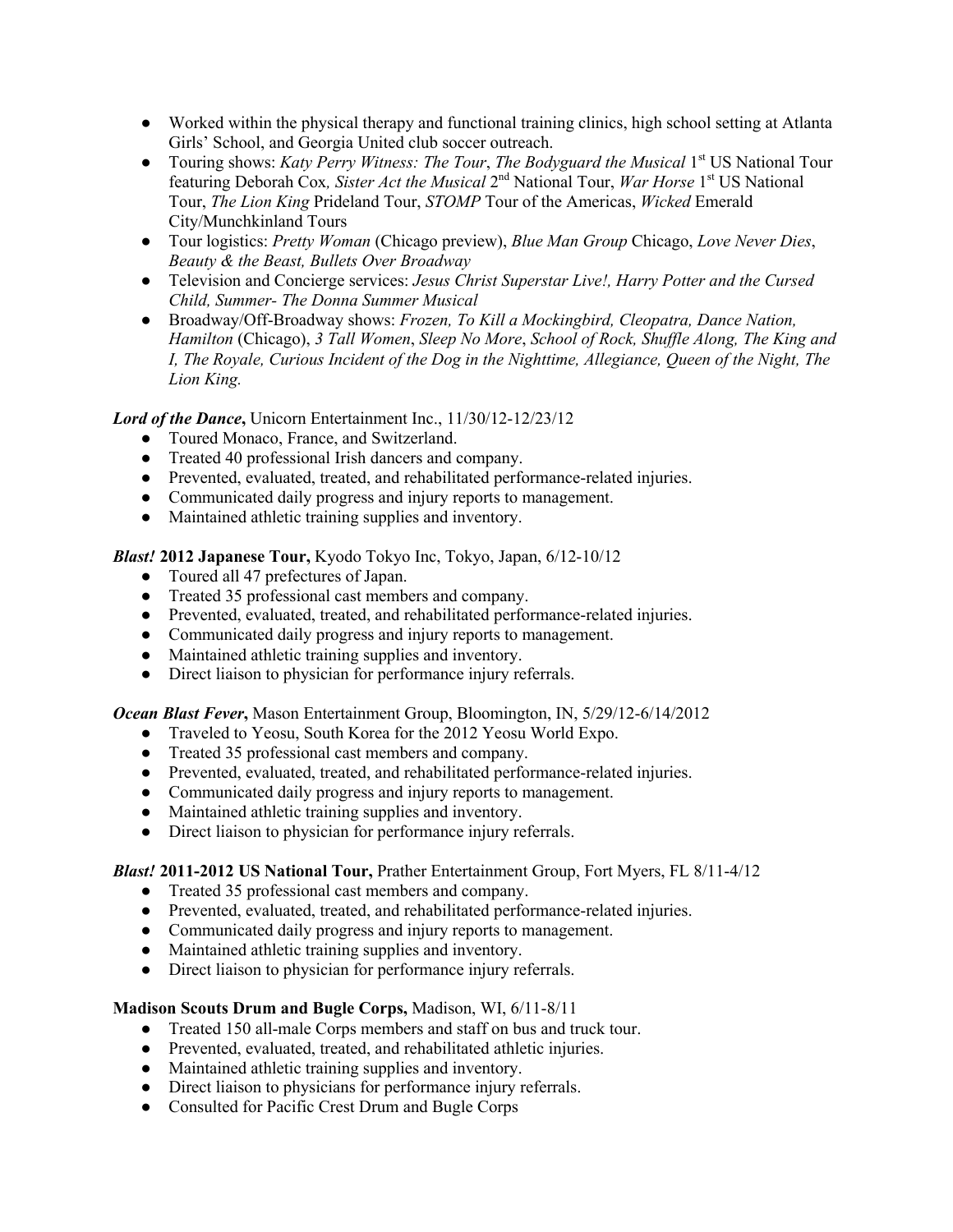# **PERFORMING ARTS EXPERIENCE**

#### **Sustainability for the Arts, Co-Creator, 9/2020-present**

- Sustainability for the Arts' mission is to empower the arts community to step up to their fullest potential through Whole Person Sustainability: The art of balancing the Mind, Body, Soul & Life.
- Blog contributor for Theatre Art Life, a global platform for live entertainment industry professionals.

#### **Performing Arts Organizations**

- Empowered Artist Collective, Guest Artist: Body Health & Wellness; 9/2020-present
- Motivated Movers NYC, Advisory Board and Movement Wellness Contributor; 8/2020-present
- Guilford Performing Arts Festival, Judging committee; 7/2020

## **TEACHING EXPERIENCE**

**Connecticut Experiential Learning Center Middle School,** 9/2020-12/2020

● Health and Wellness curriculum - based upon the foundations of functional medicine, health and wellness, injury prevention, and promotion of healthy lifestyle living.

## **CERTIFICATIONS AND MEMBERSHIPS**

- Board of Certification Certified Athletic Trainer, #2000002856; 3/10-present
- National Provider Identifier, #1437472552
- Covid Compliance Officer, Health Education Services, 4/8/2021
- Covid-19 Contact Tracing, John's Hopkins University, 4/5/2021
- OSHA-10 certified; 4/19-present
- Dry Needling certified, Structure and Function; 4/17-present
- Functional Movement Screen (FMS) certified; 6/15-present
- NASM Performance Enhancement Specialist (PES) certified, #1420921; 8/12-present
- Graston Technique certification; 5/11-present
- American Heart Association BLS for Healthcare Provider (CPR&AED); 7/06-present
- Fusionetics License; 1/20-present
- Juice Plus+<sup>®</sup> Partner;  $1/20$ -present
- Hyperice Partner; 12/21-present
- Florida State Licensure, License #AL6473; 12/21-present
- Massachusetts State Licensure, License #3606; 7/21-present
- Connecticut State Licensure, License #1365; 7/18-1/2022
- New York State Licensure, License #002573; 9/13-present
- Georgia State Licensure, License #AT002221; 3/13-12/2020
- Pennsylvania State Licensure, License #RTO000095; 3/10-12/18
- National Athletic Trainers' Association; 7/06-present
- Performing Arts Athletic Trainers' Society, Education Committee; 9/2020-4/2021
- NATA COPA Private Practice and Emerging Settings committee member; 5/2021-present

## **PRESENTATIONS**

- Whole Person Wellness in the Workplace; Jacob's Pillow Dance, 1/22
- Eastern Athletic Trainers' Association Poster Presentation, Titled: The effect of polyphenol-rich pomegranate supplementation on pro-inflammatory markers, 1/2021
- Bike and Body Tune injury prevention; Global Impact Productions, 7/18
- *Harry Potter and the Cursed Child* injury prevention workshop, 5/18
- *The Bodyguard the Musical* injury prevention workshop, 1/17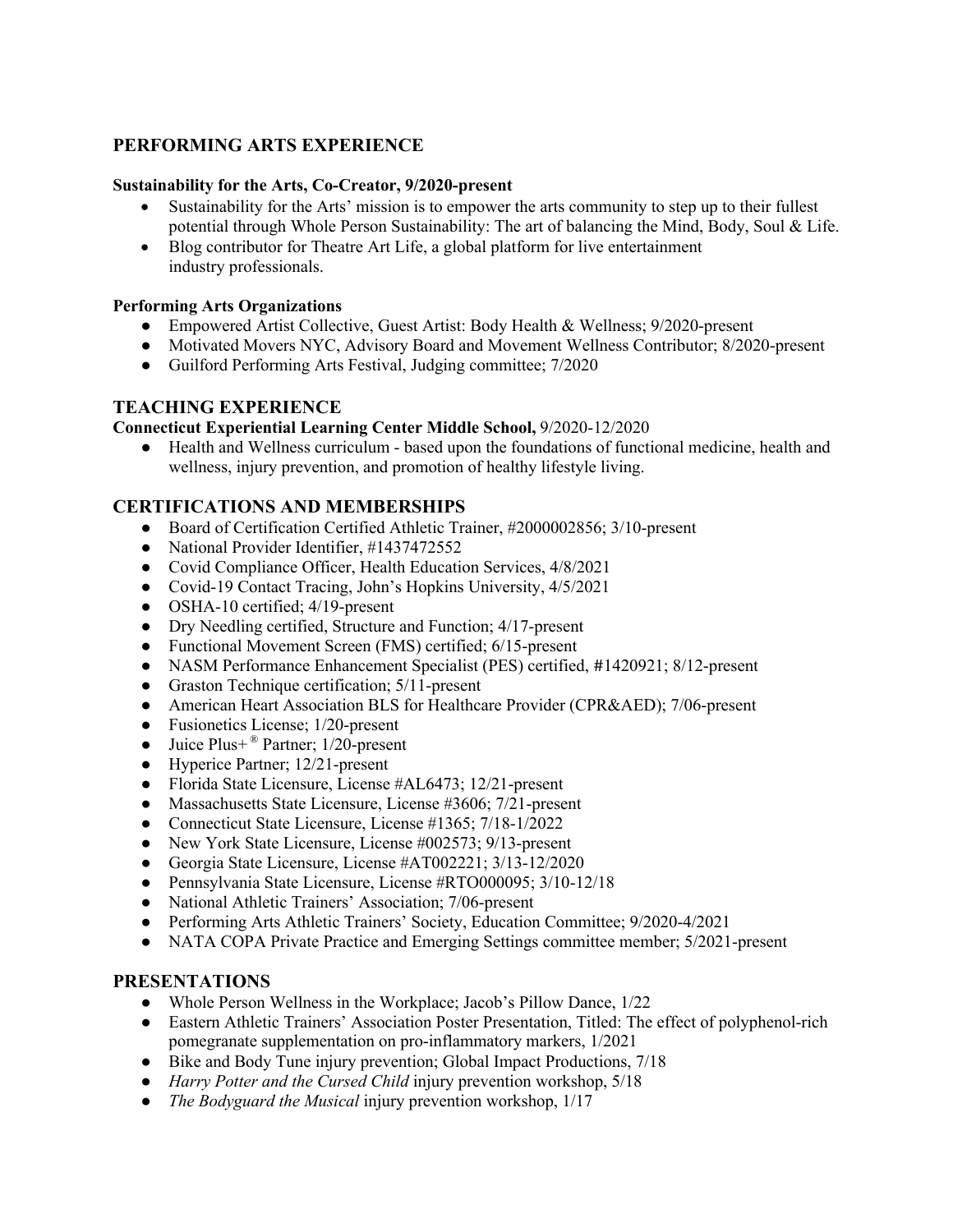- *On the Nun Tour: Athletic Training on the Road*, National Athletic Trainers' Association Annual Meeting; 6/16
- *Shrek the Musical* injury prevention workshop, 11/15
- *Sister Act the Musical* injury prevention workshop, 10/1/14
- Dance Injury Prevention and Wellness; Christine's School of Dance Ballet Intensive, 8/9-8/10/14